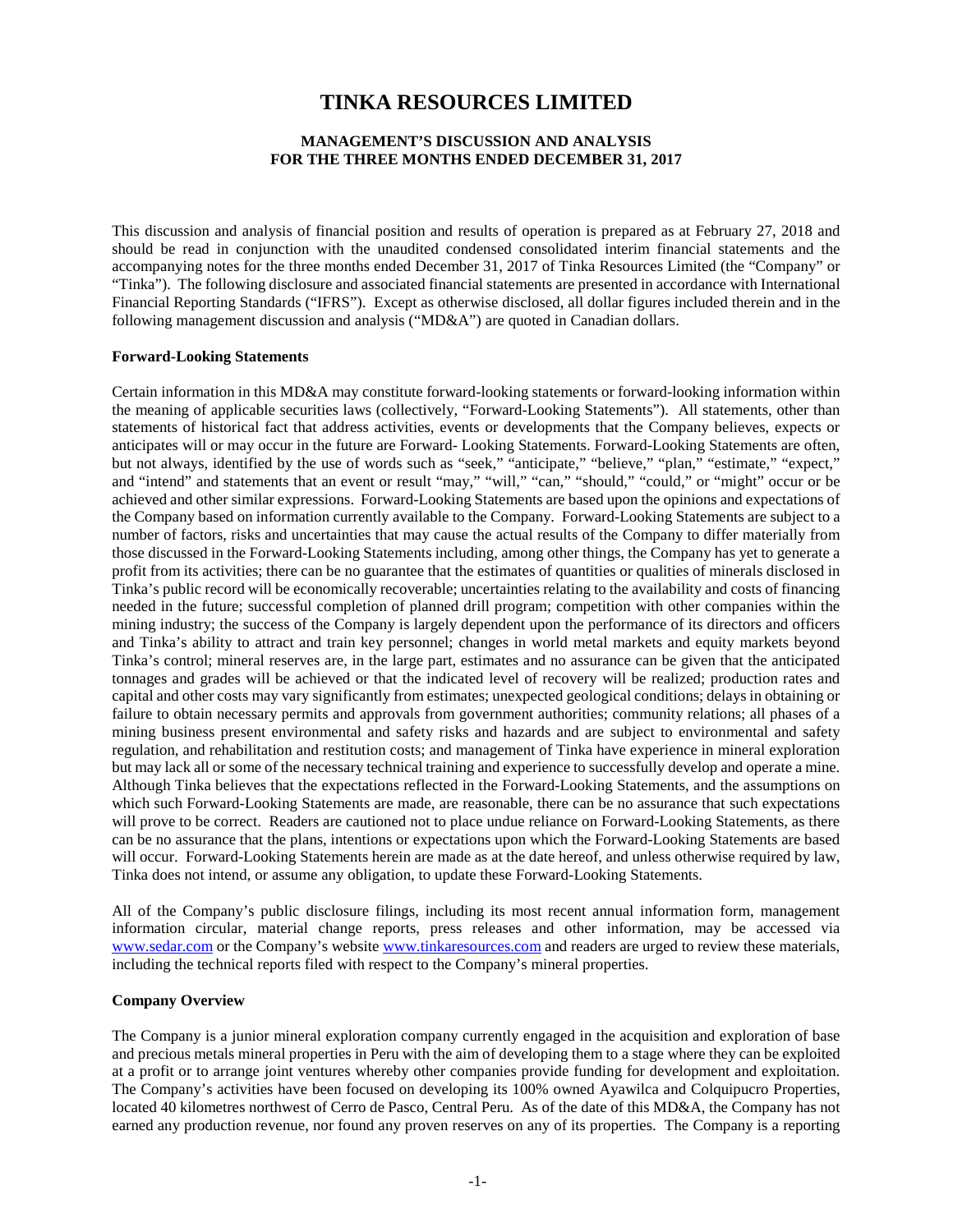issuer in British Columbia and Alberta and trades on the TSX Venture Exchange ("TSXV") as a Tier 1 issuer, under the symbol "TK", on the Lima stock exchange under the symbol "TK", on the Frankfurt Exchange under the symbol "TLD", and on the OTC Pink under the symbol "TKRFF".

## **Current Directors and Officers**

As at the date of this MD&A, the Company's Directors and Officers were as follows:

| Graham Carman         | - President, Chief Executive officer ("CEO") and director |
|-----------------------|-----------------------------------------------------------|
| Ben McKeown           | - Non-executive Chairman, and director                    |
| Nick DeMare           | - Chief Financial Officer ("CFO") and director            |
| Alvaro Fernandez-Baca | - Vice President Exploration                              |
| Mary Little           | - Director                                                |
| Pieter Britz          | - Director                                                |
| Mariana Bermudez      | - Corporate Secretary                                     |

## **Exploration Projects, Peru**

## *Introduction*

As of December 31, 2017 Tinka had 100% ownership of 55 granted mining concessions covering 15,240 hectares at the Company's flagship Ayawilca Property in the Pasco region of Central Peru held by Tinka Peru SAC. There were also four mining concession applications covering 2,100 hectares at the Ayawilca Property.

The Ayawilca Property is located 250 kilometres northeast of Lima in the central Peru Andes at elevations of between 3,800 and 4,300 metres. It is located 40 km northwest of the Cerro de Pasco zinc-lead-silver-copper mine, a large carbonate replacement deposit ("CRD") that has been mined continuously for centuries.

Zinc mineralization at Ayawilca lies at depths of 150 to 200 metres from surface to about 400 metres depth, and remains open in a number of directions. It is a "blind" deposit and does not outcrop. Mineralization occurs in the form of flat-lying massive sulphide 'mantos' ranging from 10 to 30 metres thick, which merge into vertical 'chimneys' up to 200 metres thick at West and South Ayawilca. Zinc occurs as sphalerite accompanied by pyrite and pyrrhotite, as well as magnetite. The zinc mineralization is accompanied by indium ("In"), a high value specialty metal used in the hi-tech industry. Minor silver ("Ag") and lead ("Pb") also occur within the resource. Mineralization is mostly hosted by the Pucará Group, a Triassic-Jurassic carbonate unit, in turn overlain by flat-lying Goyllar Group sandstones which are generally unmineralized except for narrow zinc-rich veins which do not form part of the existing resource.

Tin mineralization is hosted mostly by pyrrhotite-rich iron sulphide mantos typically 10-15 metres thick, lying beneath and physically separated from the zinc mineralization. Cassiterite, a tin oxide, is the dominant tin mineral accompanied by minor chalcopyrite within the pyrrhotite-pyrite-quartz mantos typically lying at the lower limestone contact with underlying phyllite basement.

The Colquipucro silver resource lies two kilometres north of the Zinc Zone resource and is hosted by the Goyllar Group sandstones. Silver mineralization occurs in oxidised, weathered rocks from the surface to a depth of 80 metres. No additional drilling has been conducted at the Colquipucro silver resource area since 2014. Much of the area is prospective for zinc, which has been the main focus of recent exploration activities.

## *Mineral Resources*

On December 18, 2017 the Company filed the "Technical Report on the Mineral Resources Estimate for the Ayawilca Property, Department of Pasco, Peru (the "Ayawilca Update Report"), prepared by Roscoe Postle Associates Inc. ("RPA") in accordance with National Instrument 43-101. The Ayawilca Update Report updated the Ayawilca Mineral Resource estimate using the drill results available to October 10, 2017 (Tables 1 and 2). The updated Mineral Resource estimation is as follows: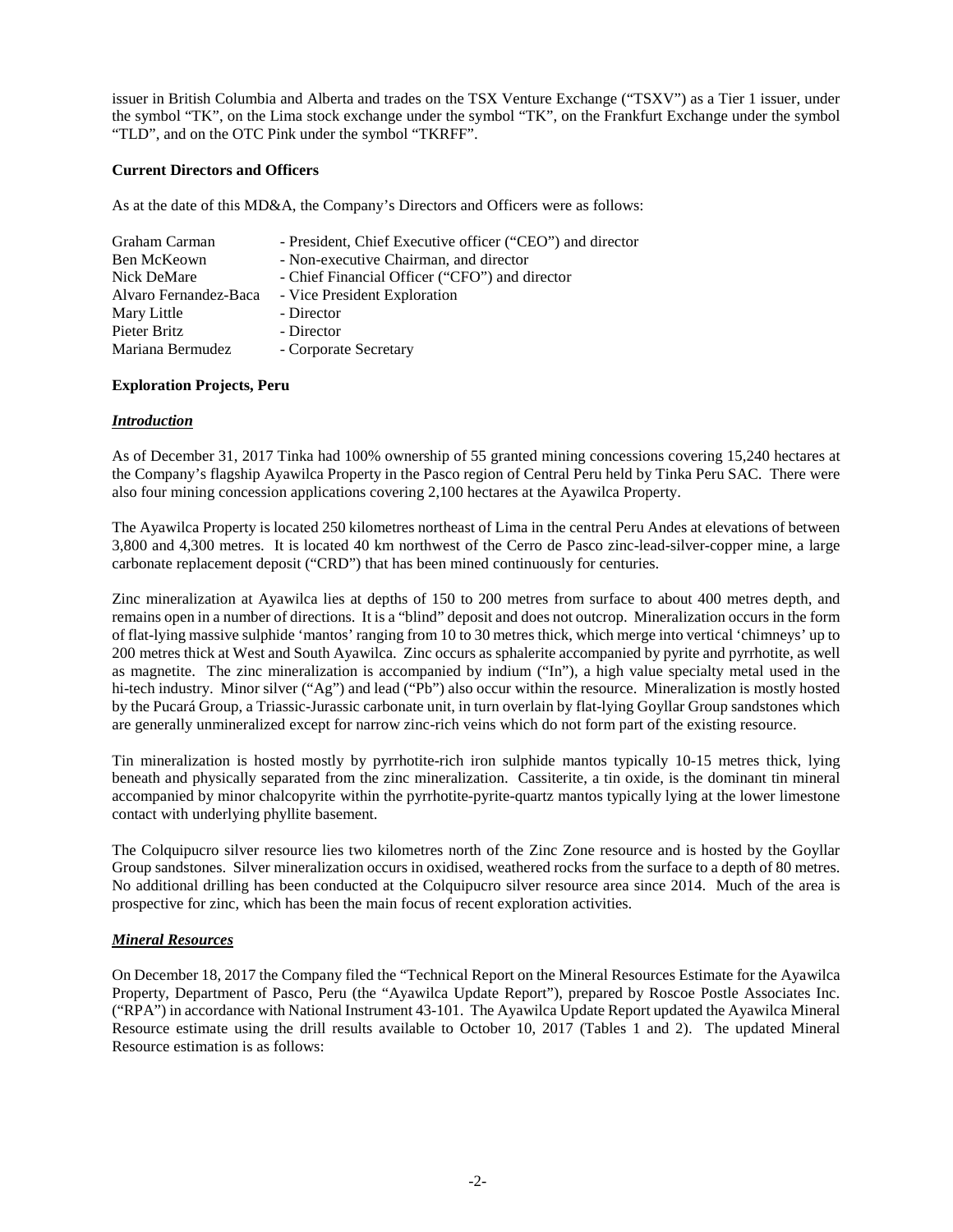- (i) Inferred Zinc Mineral Resource of 42.7 million tonnes grading 6.0 % zinc, 0.2 % lead, 17 g/t silver & 79 g/t indium (7.3 % ZnEq), including:
	- 5.6 billion pounds of zinc;
	- 3.4 tonnes of indium;
	- 23.3 million ounces of silver; and
	- 209 million pounds of lead.
- (ii) Inferred Tin Mineral Resource of 10.5 million tonnes grading 0.63 % tin, 0.23 % copper,  $\&$  12 g/t silver (0.70) % SnEq), including:
	- 145 million pounds of tin;
	- 53 million pounds of copper; and
	- 4.2 million ounces of silver.
- (iii) No change to the Colquipucro Silver resource since the 2015 resource estimation.

The Zinc Zone Mineral Resources are hosted by Triassic Pucará Group limestone approximately 200 metres thick which underly the Goyllarisguizga Group sandstone unit. The Zinc Zone deposit is made up of multiple, gently dipping lenses or 'mantos' in the Central and East Ayawilca zones and as massive replacement bodies or "chimneys" within structural zones in the West and South Ayawilca zones.

The increase in tonnage and zinc grade as compared to the May 2016 Mineral Resource estimate is due to an increase in volume of the interpreted mineralized zones as a result of the addition of the high-grade South Zone discovered during the 2017 drilling campaign, higher metal prices, and lower cut-off value.

| Zone                | <b>Tonnage</b><br>(Mt) | ZnEq<br>$(\%)$ | Zn<br>(%) | Pb<br>$(\%)$ | In<br>(g/t) | Ag<br>(g/t) | Zn<br>(Mlb) | <b>Pb</b><br>(Mlb) | In<br>(kg) | Ag<br>(Moz) |
|---------------------|------------------------|----------------|-----------|--------------|-------------|-------------|-------------|--------------------|------------|-------------|
| West                | 9.0                    | 7.2            | 6.1       | 0.2          | 64          | 14          | .206        | 37                 | 577        | 4.0         |
| Central             | 13.0                   | 5.7            | 4.7       | 0.3          | 54          | 13          | 1,338       | 77                 | 704        | 5.4         |
| East                | 7.5                    | 6.2            | 5.1       | 0.2          | 69          | 13          | 846         | 34                 | 519        | 3.1         |
| South               | 13.3                   | 9.5            | 7.6       | 0.2          | 118         | 25          | 2,228       | 61                 | 1,561      | 10.6        |
| <b>Total</b><br>. . | 42.7                   | 7.3            | 6.0       | 0.2          | 79          | 17          | 5.617       | 209                | 3,361      | 23.1        |

**Table 1 - Zinc Zone Inferred Mineral Resources at Ayawilca Deposit**  *(As of October 10, 2017)*

#### Notes:

- 1. CIM definitions were followed for Mineral Resources.
- 2. Mineral Resources are reported above a cut-off NSR value of US\$55 per tonne.
- 3. The NSR value was based on estimated metallurgical recoveries, assumed metal prices and smelter terms, which include payable factors, treatment charges, penalties, and refining charges. Metal price assumptions were: US\$1.15/lb Zn, US\$300/kg In, US\$18/oz Ag, and US\$1.10/lb Pb. Metal recovery assumptions were: 90% Zn, 75% In, 60% Ag, and 75% Pb. The NSR value for each block was calculated using the following NSR factors: US\$15.34 per % Zn, US\$6.15 per % Pb, US\$0.18 per gram In, and US\$0.27 per gram Ag.
- 4. The NSR value was calculated using the following formula:  $NSR =$ 
	- $[Zn(\%)^*US$15.34+Pb(\%)^*US$6.15+In(g/t)*US$0.18+Ag(g/t)*$ US\$0.27]
- 5. The ZnEq value was calculated using the following formula:  $ZnEq = NSR/US$15.34$
- 6. Numbers may not add due to rounding.





The Tin Zone Mineral Resources are hosted as disseminated cassiterite and chalcopyrite in massive to semi-massive pyrrhotite lenses at the contact between the Pucará Group and underlying phyllite of the Devonian Excelsior Group. Parts of the Tin Zone mineralization occur as quartz sulphide stockwork veinlets hosted by the phyllite. The increase in tonnage as compared to the May 2016 Mineral Resource estimate is due to an increased volume of the interpreted zones due to the newly discovered South area and a lower cut-off grade.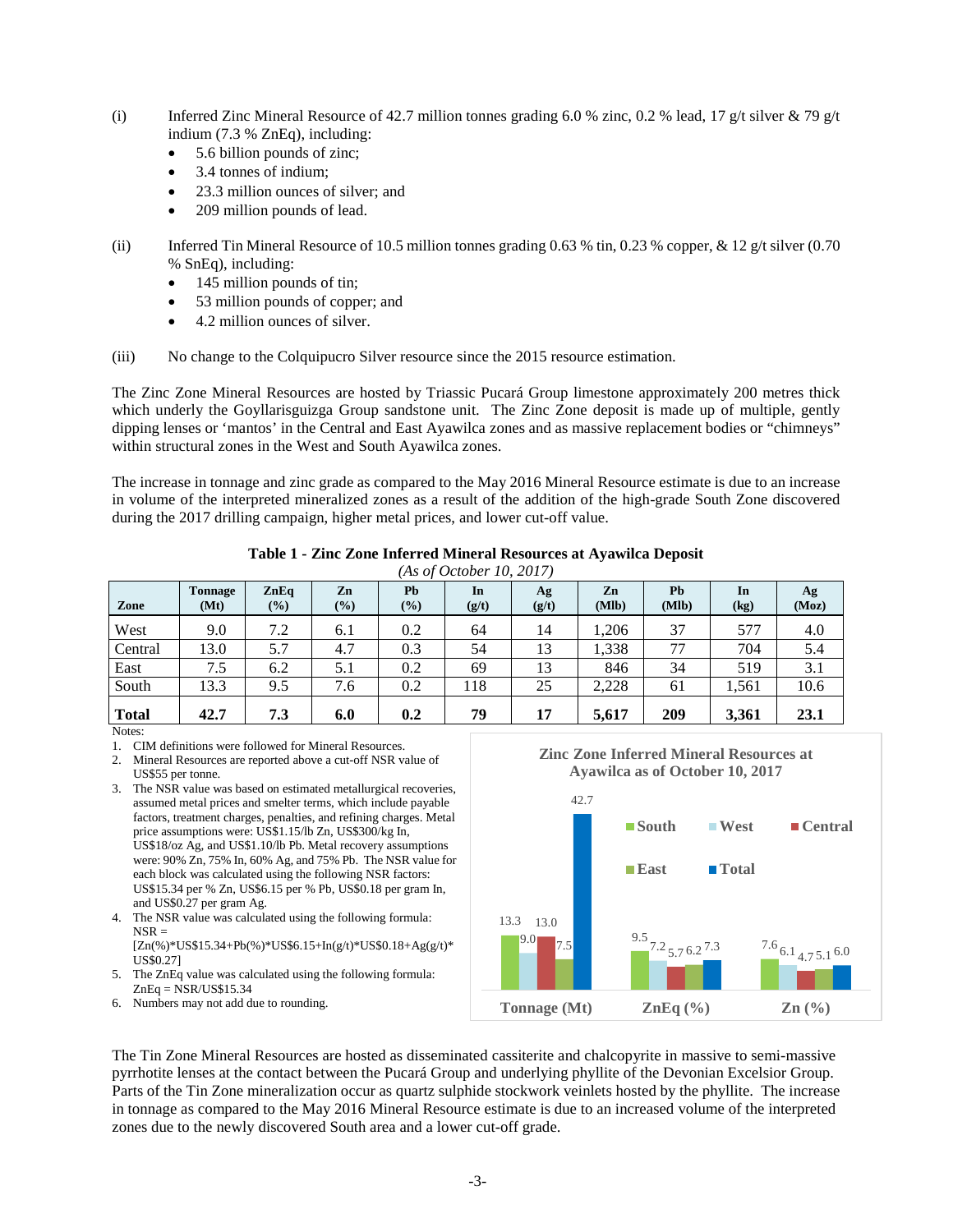|                  | <b>Tonnage</b> | <b>SnEq</b> | Sn    | Cu     | Ag                   | Sn    | Ċu    | Ag    |
|------------------|----------------|-------------|-------|--------|----------------------|-------|-------|-------|
|                  | (Mt)           | $(\%f)$     | (9/0) | $($ %) | (g/t)                | (M1b) | (Mlb) | (Moz) |
| <b>Tin Zones</b> | 10.5           | 0.70        | 0.63  | 0.23   | ہ ہ<br>┸ <del></del> | 145   | 53    | 4.2   |

## **Table 2 - Tin Zone Inferred Mineral Resources at Ayawilca**

*(As of October 10, 2017)*

**Notes:**

1. CIM definitions were followed for Mineral Resources.

- 2. Mineral Resources are reported above a cut-off grade of US\$55 per tonne NSR value.
- 3. The NSR grade was based on estimated metallurgical recoveries, assumed metal prices and smelter terms, which include payable factors, treatment charges, penalties, and refining charges. Metal price assumptions were: US\$9.50/lb Sn, US\$3/lb Cu, and US\$18/oz Ag. Metal recovery assumptions were: 86% Sn, 75% Cu, and 60% Ag. The NSR value for each block was calculated using the following NSR factors: US\$164.53 per % Sn, US\$39.95 per % Cu, and US\$0.27 per gram Ag.
- 4. The NSR value was calculated using the following formula:  $USSNSR = [Sn(\%) * US$164.53 + Cu(\%) * USS39.95 + Ag(g/t)*US$0.27]$ .
- 5. The SnEq value was calculated using the following formula:  $SnEq = NSR/US$164.53$

6. Numbers may not add due to rounding.

The Mineral Resource estimate for the Colquipucro silver oxide deposit (Indicated Mineral Resource of 7.4 Mt at a grade of 60 g/t Ag for 14.3 Moz Ag and Inferred Mineral Resource of 8.5 Mt at a grade of 48 g/t Ag for 13.2 Moz Ag, using US\$ 15/t cut-off and a metal price of \$ 24/oz Ag) remains unchanged from the February 26, 2015 news release.

The Ayawilca Update Report can be downloaded from the Company's website at [www.tinkaresources.com](http://www.tinkaresources.com/) or from [www.sedar.com.](http://www.sedar.com/)

**Qualified Person - Mineral Resources:** The Mineral Resources have been estimated by Mr. David Ross, P.Geo., an employee of RPA and independent of Tinka. By virtue of his education and relevant experience, Mr. Ross is a "Qualified Person" for the purpose of National Instrument 43-101. The Mineral Resources have been classified in accordance with CIM Definition Standards for Mineral Resources and Mineral Reserves (May, 2014).

### *2017 & 2018 Drill Program*

The Company drilled approximately 20,000 metres at Ayawilca during 2017. The main outcome of the drill program was the significant high-grade discovery at South Ayawilca. Drilling is continuing into 2018 with one rig currently operating at the area known as "Zone 3", with a second rig planned to commence in March 2018 to test other targets at the project.

#### *South Ayawilca 2017 drill highlights included:*

#### Hole A17-056:

- 63.9 metres at 5.6% zinc, 17 g/t silver and 29 g/t indium from 126 metres depth, *including*:
	- 17.9 metres at 11.6% zinc, 36 g/t silver and 20 g/t indium from 127.5 metres depth; and
	- 51.9 metres at 10.1 % zinc, 62 g/t silver & 233 g/t indium from 242.0 metres depth, *including*:
		- 14.9 metres at 20.6 % zinc, 152 g/t silver & 441 g/t indium from 279.0 metres depth, *including*:
		- 6.4 metres at 37.5 % zinc, 301 g/t silver & 916 g/t indium from 279.0 metres depth;

#### Hole A17-057:

- 40.1 metres at 9.1 % zinc, 22 g/t silver & 168 g/t indium from 157.6 metres depth, *including*:
	- 9.6 metres at 16.8 % zinc, 22 g/t silver & 299 g/t indium from 168.2 metres; and
- 15.3 metres at 20.0 % zinc, 2.5 % lead, 102 g/t silver & 263 g/t indium from 264.0 metres depth, *including*:
	- 3.25 metres at 34.5% zinc, 2.1 % lead, 96 g/t silver & 196 g/t indium from 265.75 metres;<br>5.2 metres at 32.5 % zinc, 69 g/t silver, & 639 g/t indium from 272.5 metres denth;
	- 5.2 metres at 32.5 % zinc, 69 g/t silver, & 639 g/t indium from 272.5 metres depth;

## Hole A17-061:

- 18.6 metres at 10.4 % zinc & 52 g/t silver from 184.0 metres depth (includes 3.1 metres no recovery assigned a zero grade), *including*:
	- 2.6 metres at 23.6 % zinc, 2.4 % lead & 192 g/t silver from 196.2.0 metres depth; and
- 13.4 metres at 18.7 % zinc, 57 g/t silver & 463 g/t indium from 220.0 metres depth, *including*:
	- 7.9 metres at 29.3 % zinc, 71 g/t silver  $\&$  719 g/t indium from 224.1 metres depth;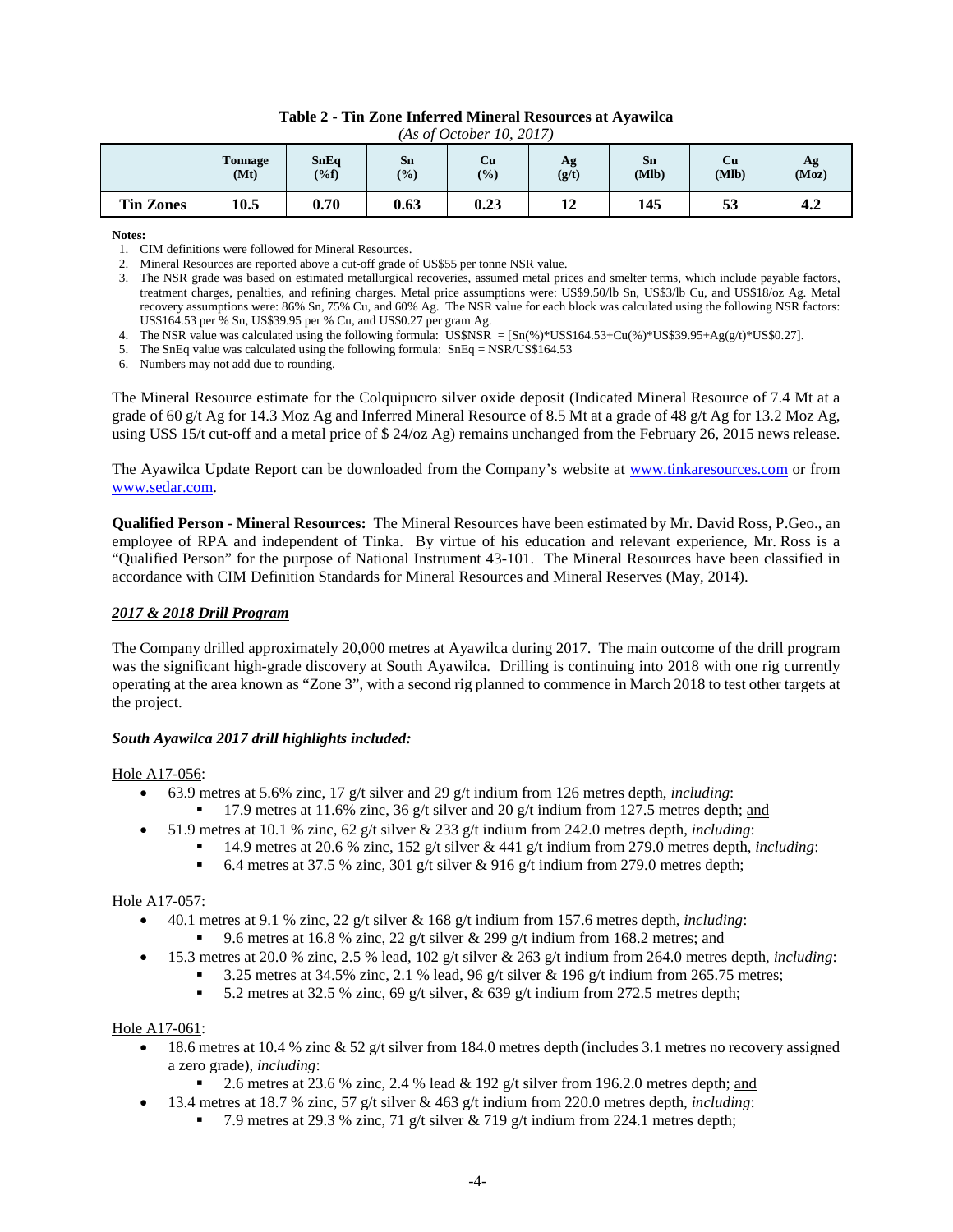## Hole A17-063:

- $\bullet$  47.7 metres at 11.3 % zinc, 18 g/t silver & 313 g/t indium from 302.2 metres depth, *including* 9.8 metres at 17.4 % zinc, 28 g/t silver  $\&$  587 g/t indium from 303.3 metres depth; and
- 12.2 metres at 17.1 % zinc, 26 g/t silver & 495 g/t indium from 327.4 metres depth.

## Hole A17-065:

- 19.3 metres at 4.7 % zinc, 7 g/t silver & 93 g/t indium from 219.5 metres depth, *including* 2.6 metres at 20.6 % zinc, 23 g/t silver & 529 g/t indium from 236.2 metres depth; and
- 26.6 metres at 3.6 % zinc, 4 g/t silver & 46 g/t indium from 266.4 metres depth; and
- 24.7 metres at 3.8% zinc, 5 g/t silver  $& 51$  g/t indium from 307.3 metres depth.

## Hole A17-066:

- 3.5 metres at 7.4 % zinc, 24 g/t silver & 111 g/t indium from 330.9 metres depth, and
- 5.0 metres at 11.3 % zinc & 37 g/t silver & 270 g/t indium from 345.0 metres depth;

## Hole A17-069:

• 29.3 metres at 10.4 % zinc, 17 g/t silver & 278 g/t indium from 271.4 metres depth, *including* 12.1 metres at 19.1 % zinc, 25 g/t silver & 440 g/t indium from 287.3 metres depth;

## Hole A17-070:

- 1.6 metres at 15.4 % zinc, 40 g/t silver & 529 g/t indium from 306.8 metres depth; and
- 39.3\* metres at 7.1 % zinc, 13 g/t silver & 100 g/t indium from 317.5 metres depth, *including* 8.0 metres at 20.9 % zinc, 19 g/t silver & 265 g/t indium from 340.0 metres depth;
	- \* *includes 4.3 metres of no recovery assumed zero grade*

## Hole A17-071:

- 22.8 metres at 8.4 % zinc, 0.8 % lead, & 35 g/t silver from 327.2 metres depth, *including*
	- $12.6$  metres at 11.6 % zinc, 0.9 % lead, & 35 g/t silver from 332.4 metres depth;

#### Hole A17-075:

- 20.8 metres\* at 5.0 % zinc, 11 g/t silver & 44 g/t indium from 359.0 metres depth, *including* 3.5 metres at 10.2 % zinc, 17 g/t silver & 96 g/t indium from 376.3 metres depth;
	- *\* includes 1.7 metres of no recovery assumed zero grade*

#### Hole A17-078:

- 1.2 metres at 8.9 % zinc, 0.3% lead  $& 380$  g/t silver from 190.0 metres depth, and
- 4.3 metres at 7.8 % zinc, 0.1 % lead  $& 57$  g/t indium from 400.1 metres depth;

## **Recent Results and Upcoming Work Program**

The Company has two key objectives for 2018:

- (i) continue the exploration drill programs targeting additional zinc resources at Ayawilca with 15,000 metres of drilling planned; and
- (ii) advance the project with desktop mining studies and detailed metallurgical tests that will form the basis of a Preliminary Economic Assessment ("PEA") planned for the second half of 2018. Exact timing of the PEA will depend on the extent to which significant new mineralization is identified in the first half of 2018.

A further nine drill holes from the Company's ongoing drill program at Ayawilca were released in February 2018. All holes were testing for mineralization outside of the existing mineral resource boundaries. Four holes (107, 109, 110 and 111) were drilled at the new Zone 3 discovery area, part of a large geophysical target believed to be the northeastern extension of Ayawilca. An additional five holes were drilled at South, West and Central Ayawilca.

High-grade zinc mineralization intersected in holes A18-110 & A18-111 at Zone 3 is associated with flat-dipping massive sulphide replacements of the Pucará limestone and lower Goyllar sandstone, similar in style to the zinc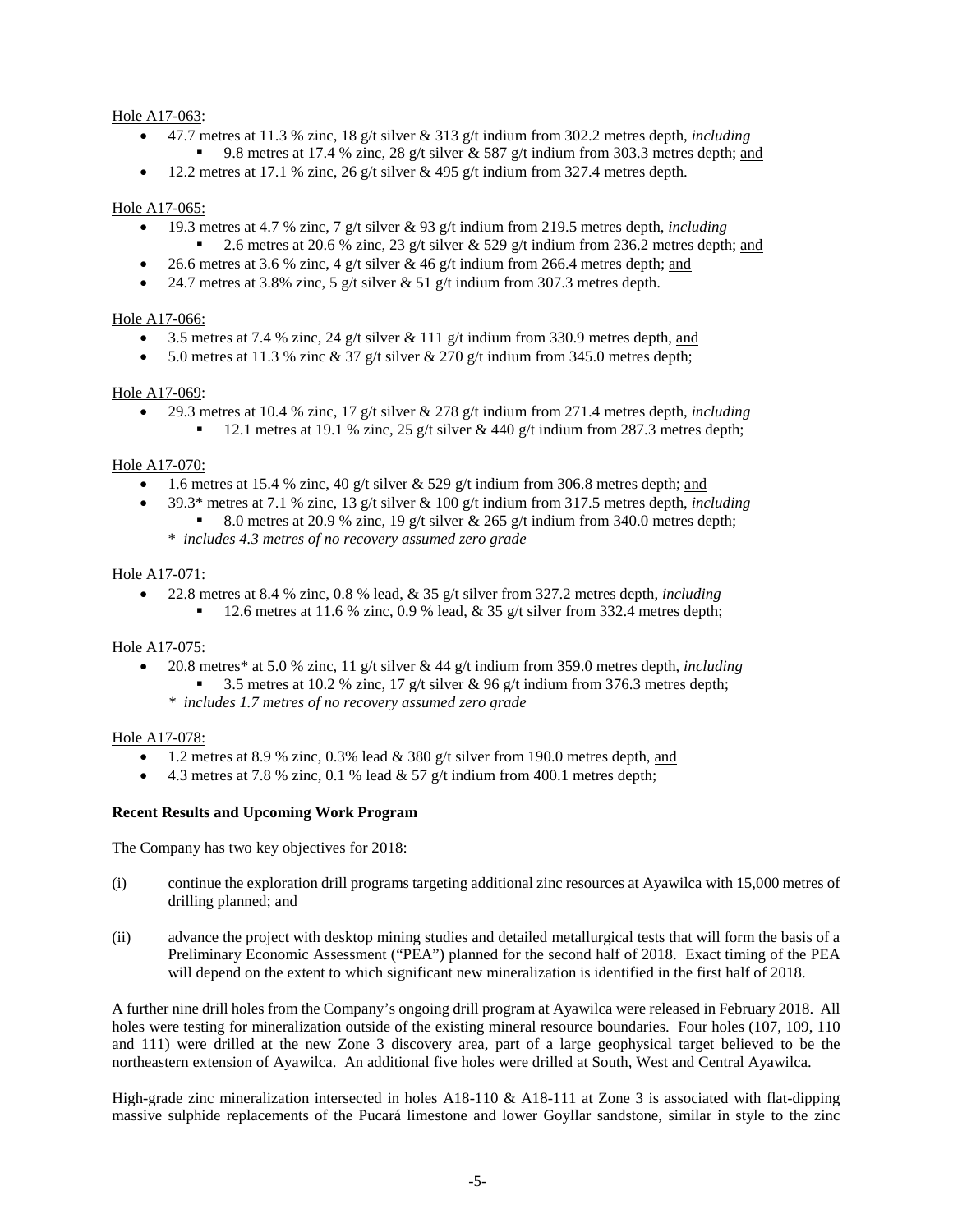mineralization at South and West Ayawilca. In addition, high-grade vein-style polymetallic mineralization (zinc-lead-silver-tin) has been intersected in phyllite rocks at Zone 3 (hole A17-109), which represents a new style of mineralization encountered at Ayawilca for the first time. The high-grade polymetallic veins are believed to be feeder structures for the zinc and tin mineralization in the overlying limestones.

Drilling of hole A18-112 at Zone 3 has now commenced, with a second drill rig expected to start up once the wet weather conditions improve in March.

## *Recent Drill Result Highlights*

## **Massive sulphide drill intercepts**(1)

## **Hole A18-111 (Zone 3):**

• 5.0 metres at 20.2 % zinc, 0.3 % lead, 74 g/t silver & 420 g/t indium from 173.8 metres depth.

## **Hole A18-110 (Zone 3):**

- 6.0 metres at 5.6 % zinc  $\&$  50 g/t indium from 436.0 metres depth; and
- 4.0 metres at 8.4 % zinc & 126 g/t indium from 454.0 metres depth, *including*
	- 0.5 metres at 41.7 % zinc & 366 g/t indium from 456.2 metres depth.

#### **Hole A17-107 (Zone 3):**

- 16.0 metres at 0.65 % tin & 0.09 % copper from 576.0 metres depth, *including*
	- 2.8 metres at 2.4 % tin & 0.01 % copper from 582.5 metres depth.

## **High-grade polymetallic veins**(2)

#### **Hole A17-109 (Zone 3):**

- 0.7 metres at 4.8 % zinc, 8.8 % lead, 674 g/t silver & 0.76 % tin from 577.0 metres depth; and
- 1.2 metres at 5.2 % zinc, 10.1 % lead, 621 g/t silver & 0.29 % tin from 611.2 metres depth; and
- 0.6 metres at 5.5 % zinc, 4.8 % lead, 305 g/t silver & 0.48 % tin from 615.4 metres depth; and
- 0.35 metres at 6.5% zinc, 9.0 % lead, 557 g/t silver & 0.76 % tin from 681.6 metres depth.

#### **Hole A18-110 (Zone 3):**

• 0.35 metres at 17.1 % zinc, 7.5 % lead, 1.15% copper & 513 g/t silver from 530.4 metres depth.

(1) True thicknesses of the zinc and tin intersections in massive sulphides are estimated to be at least 85% of the downhole thicknesses.

(2) True thicknesses of the veins are unknown at this time.

Metallurgical flotation tests are being carried out on zinc sulphide composite samples from different parts of the Ayawilca Zinc Zone. Results of this work are expected in the second quarter of 2018.

#### **Qualified Person**

The qualified person for the Company's projects, Dr. Graham Carman (FAUSIMM), President and CEO of the Company, has reviewed and approved the technical information in this MD&A.

### **Selected Financial Data**

The following selected financial information is derived from the unaudited condensed consolidated interim financial statements of the Company.

|                    | <b>Fiscal 2018</b> | Fiscal 2017             |                        |                         | <b>Fiscal 2016</b> |                         |                        |                        |
|--------------------|--------------------|-------------------------|------------------------|-------------------------|--------------------|-------------------------|------------------------|------------------------|
|                    | Dec. 31<br>2017    | <b>Sept. 30</b><br>2017 | <b>Jun. 30</b><br>2017 | <b>Mar. 31</b><br>2017  | Dec. 31<br>2016    | <b>Sept. 30</b><br>2016 | <b>Jun. 30</b><br>2016 | <b>Mar. 31</b><br>2016 |
| <b>Operations:</b> |                    |                         |                        |                         |                    |                         |                        |                        |
| Revenues           | Nil                | Nil                     | Nil                    | Nil                     | Nil                | Nil                     | Nil                    | Nil                    |
| <b>Expenses</b>    | (624, 063)         | (747,935)               |                        | (701,393) (1,153,703) l | (472, 787)         | (283, 858)              | (445,266)              | (310,627)              |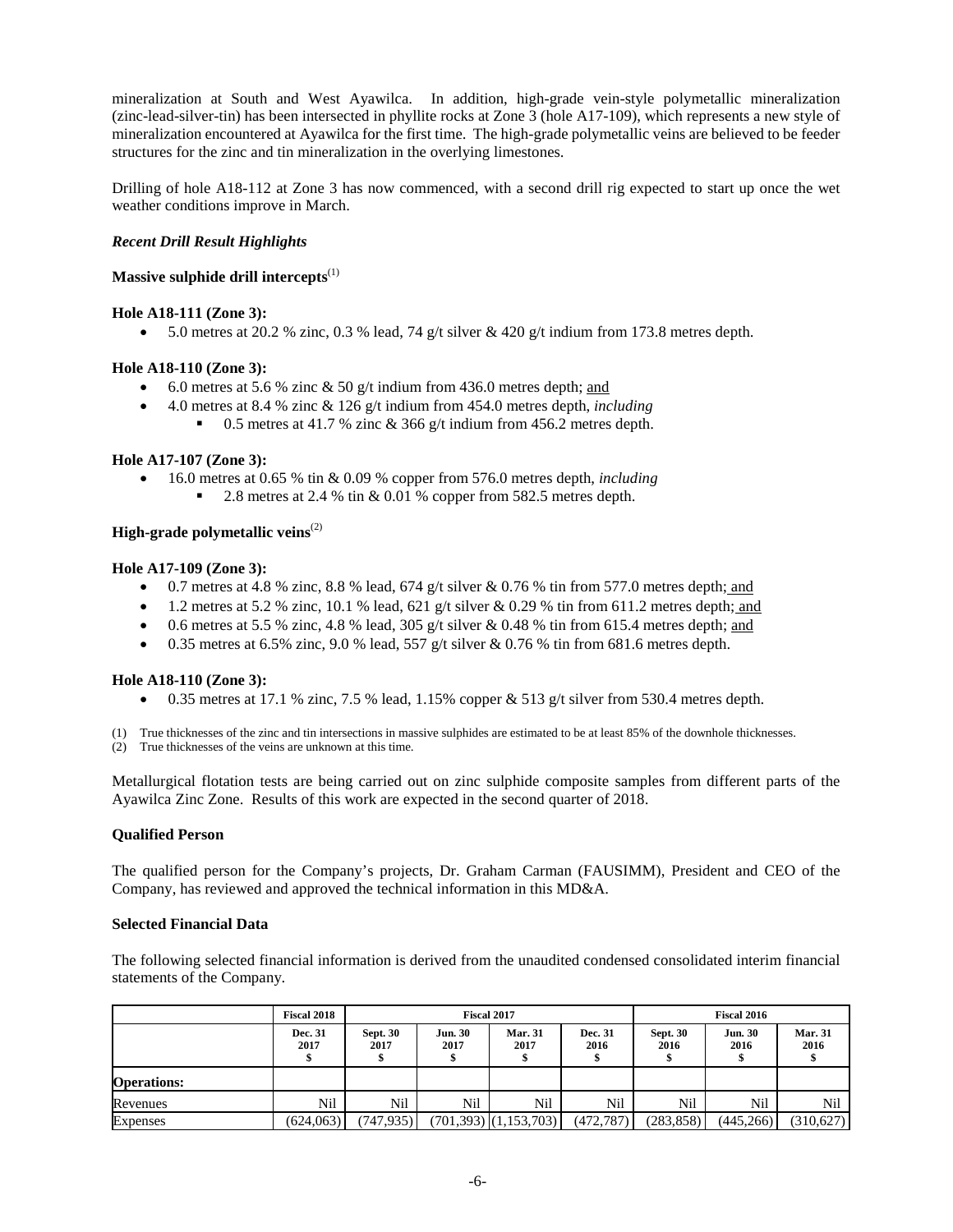|                                      | <b>Fiscal 2018</b> | Fiscal 2017             |                        |                           | Fiscal 2016     |                         |                        |                        |
|--------------------------------------|--------------------|-------------------------|------------------------|---------------------------|-----------------|-------------------------|------------------------|------------------------|
|                                      | Dec. 31<br>2017    | <b>Sept. 30</b><br>2017 | <b>Jun. 30</b><br>2017 | <b>Mar. 31</b><br>2017    | Dec. 31<br>2016 | <b>Sept. 30</b><br>2016 | <b>Jun. 30</b><br>2016 | <b>Mar. 31</b><br>2016 |
| Other items                          | 102,748            | (71,246)                | (129, 336)             | 28,642                    | 58,920          | (176, 247)              | 9,310                  | (50, 377)              |
| Net loss and<br>comprehensive loss   | (521, 315)         | (819, 181)              |                        | $(830,729)$ $(1,125,061)$ | (413,867)       | (460, 105)              | (435, 956)             | (361,004)              |
| Loss per share<br>-basic and diluted | (0.00)             | (0.01)                  | (0.00)                 | (0.00)                    | (0.00)          | (0.01)                  | (0.00)                 | (0.00)                 |
| Dividends per share                  | Nil                | Nil                     | Nil                    | Nil                       | Nil             | Nil                     | Nil                    | Nil                    |
| <b>Balance Sheet:</b>                |                    |                         |                        |                           |                 |                         |                        |                        |
| Working capital                      | 6,529,914          | 5,649,150               | 8,460,307              | 10.707.494                | 11,580,424      | 1,691,780               | 2,692,830              | 3,661,246              |
| Total assets                         | 38.192.196         | 35,055,174              | 34,618,538             | 33,834,964                | 33,871,065      | 23.782.063              | 24,193,242             | 24.614.226             |
| Total long-term liabilities          | Nil                | Nil                     | Nil                    | Nil                       | Nil             | Nil                     | Nil                    | Nil                    |

## **Results of Operations**

*Three Months Ended December 31, 2017 Compared to Three Months Ended September 30, 2017*

During the three months ended December 31, 2017 (the "Q1/2018") the Company reported a net loss of \$521,315 compared to a net loss of \$819,181 for the three months ended September 30, 2017 (the "Q4/2017"), a decrease in loss of \$297,866. The decrease in loss is mainly attributed to:

- (i) a decrease in share-based compensation expense. During Q4/2017 share-based compensation of \$155,923 was recorded relating to the granting of 500,000 share options and \$100,913 on the vesting of share options which were previously granted. No share options were granted or vested during Q1/2018 and, accordingly, no share-based compensation expense was recognized;
- (ii) a \$38,760 increase in audit fees, from \$nil during Q4/2017 as no audit services were incurred;
- (iii) a \$4,660 increase in general exploration related to properties in Peru from \$25,104 during Q4/2017 to \$29,764 during Q1/2018; and
- (iv) a \$32,948 increase in travel expenses, from \$41,132 during Q4/2017 to \$74,080 during Q1/2018. The increase is due to increased travel by management.

*Three Months Ended December 31, 2017 Compared to three months Ended December 31, 2016*

During the three months ended December 31, 2017 (the "2017 period"), the Company reported a net loss of \$521,315 compared to a net loss of \$413,867 for the three months ended December 31, 2016 (the "2016 period"), an increase in loss of \$107,448.

Expenses increased by \$151,276, from \$472,787 during the 2016 period to \$624,063 during the 2017 period. Specific expenses of note are as follows:

- (i) during the 2017 period the Company was billed a total of \$29,798 (2016 \$15,625) for accounting and administration services of which \$18,000 (2016 - \$9,450) was billed for accounting and administration services provided by Chase Management Ltd. ("Chase") a private company owned by Mr. Nick DeMare, the Chief Financial Officer ("CFO") and a director of the Company, and \$11,798 (2016 - \$6,175) was billed for accounting services provided by a third-party accounting firm for ongoing accounting for its Peru subsidiaries;
- (ii) effective June 1, 2017 the annual remuneration to Dr. Carman was increased from \$220,000 to \$280,000. During the 2017 period management fees of \$70,002 (2016 - \$55,000) were paid to Dr. Carman, the President and CEO of the Company;
- (iii) during the 2017 period the Company incurred \$45,824 (2016 \$85,412) for professional fees, of which:
	- \$45,824 (2016 \$43,478 ) was attributed to amounts incurred with current and former directors and officers of the Company;
	- \$nil (2016 \$6,374) was reimbursement to a public company with certain common directors for shared personnel, office and other costs; and
	- \$nil (2016 \$35,560) was incurred with various parties for financial advisory services.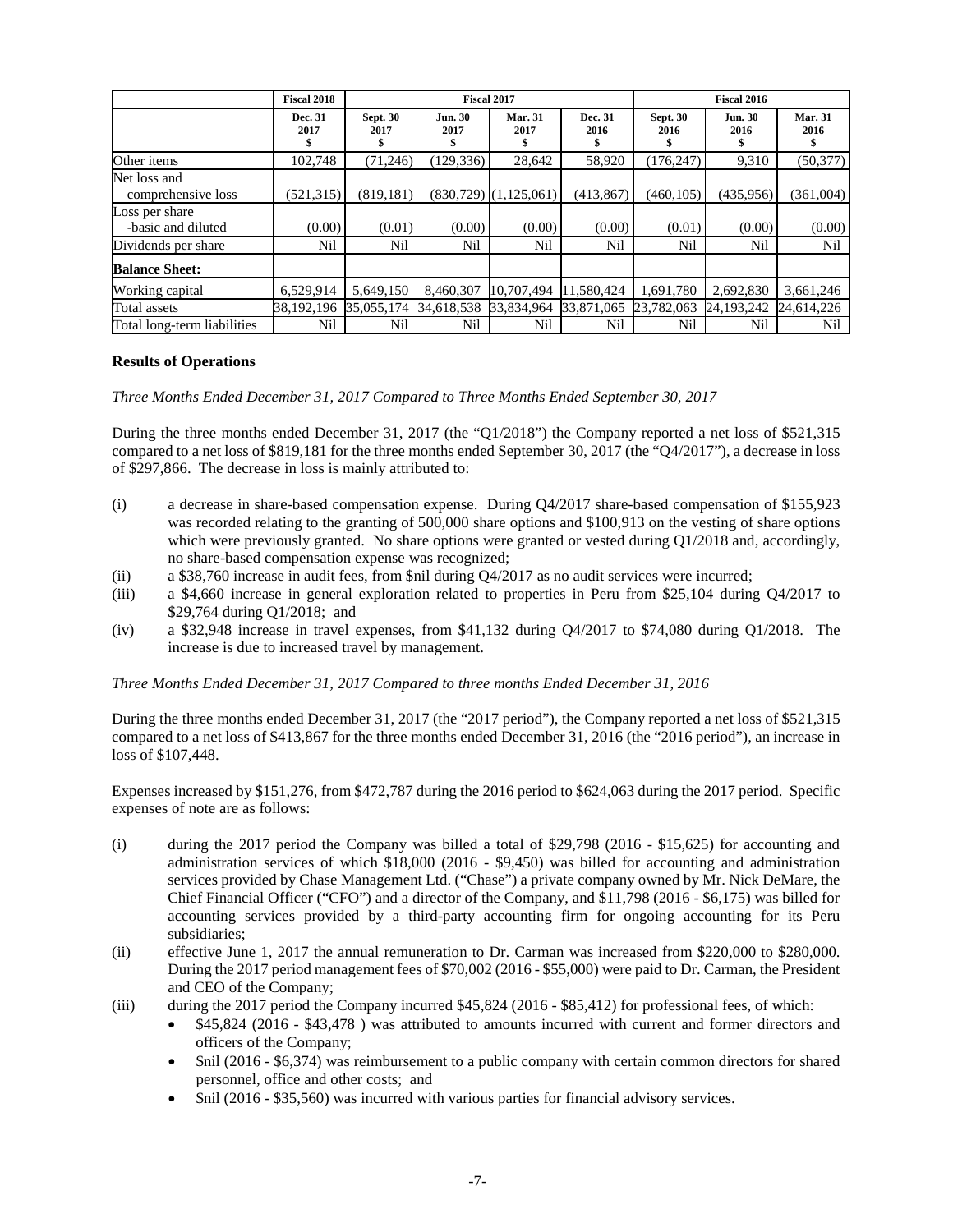The Company also capitalized \$27,619 (2016 - \$37,608) for professional fees to exploration and evaluation assets. See also "Transactions with Related Parties";

- (iv) during the 2016 period share-based compensation of \$13,278 was recorded relating to the granting and vesting of share options. No share options were granted or vested during the 2017 period and, accordingly, no share-based compensation expense was recognized;
- (v) on July 25, 2016 the Company engaged Alpha to provide investor relations services, at a monthly fee of \$5,000. Effective March 25, 2017 the monthly fee was increased to \$7,500. During the 2017 period the Company was billed a total of \$22,500 (2016 - \$15,000) by Alpha;
- (vi) corporate development expense decreased by \$2,352, from \$13,630 during the 2016 period to \$11,278 during the 2017 period;
- (vii) a \$4,381 increase in general exploration, from \$25,383 during the 2016 period to \$29,764 during the 2017 period;
- (viii) a \$60,859 increase in legal expense, from \$1,292 during the 2016 period to \$62,151 during the 2017 period. Legal expenses incurred during the 2017 period were mainly related to the listing of the Company's common shares on the Lima Stock Exchange. Legal expenses incurred during fiscal 2016 were limited to corporate general matters;
- (ix) a \$30,457 increase in investment conferences, from \$21,432 during the 2016 period to \$51,889 during the 2017 period. The increase is primarily attributed to the Company participating in more investment conferences in Europe and North America; and
- (x) a \$37,225 increase in salaries, wages and benefits, from \$76,065 during the 2016 period to \$113,290 during the 2017 period. The increase is primarily attributed to requiring more staff in Peru.

The Company holds its cash in interest bearing accounts in major financial institutions. Interest income is generated from the deposits and fluctuates primarily with the levels of cash on deposit. During the 2017 period the Company recorded interest income of \$21,218 compared to \$17,677 during the 2016 period, an increase of \$3,541. The increase is due to higher levels of cash held throughout the 2017 period compared to the 2016 period,

During the 2017 period the Company recorded a foreign exchange gain of \$81,530 compared to a foreign exchange gain of \$41,243 reported during the 2016 period. The increase in foreign exchange gain for the 2017 period arose from the appreciation of the Canadian dollar compared to the US dollar and the Peruvian Soles.

The carrying costs of the Company's exploration and evaluation assets are as follows:

|             |                                   | As at December 31, 2017                              |              | As at September 30, 2017    |                                                      |                    |  |
|-------------|-----------------------------------|------------------------------------------------------|--------------|-----------------------------|------------------------------------------------------|--------------------|--|
|             | <b>Acquisition</b><br>Costs<br>\$ | <b>Deferred</b><br><b>Exploration</b><br>Costs<br>\$ | Total        | <b>Acquisition</b><br>Costs | <b>Deferred</b><br><b>Exploration</b><br>Costs<br>\$ | <b>Total</b><br>\$ |  |
| Colquipucro | 338,330                           | 7,936,198                                            | 8.274.528    | 338,330                     | 7,758,030                                            | 8,096,360          |  |
| Ayawilca    | 457.785                           | 19,696,963                                           | 20, 154, 748 | 457.785                     | 17,754,478                                           | 18,212,263         |  |
| Other       |                                   | 2,790,845                                            | 2,790,845    | $\overline{\phantom{a}}$    | 2.554.100                                            | 2,554,100          |  |
|             | 796,115                           | 30,424,006                                           | 31.220.121   | 796,115                     | 28,066,608                                           | 28,862,723         |  |

Exploration and evaluation activities incurred during the three months ended December 31, 2017 and fiscal 2017 are as follows:

|                                      | Colquipucro | Avawilca<br>ъ | Other<br>\$              | <b>Total</b><br>ъ |
|--------------------------------------|-------------|---------------|--------------------------|-------------------|
| <b>Balance at September 30, 2016</b> | 7,766,324   | 11,963,945    | 2,194,742                | 21,925,011        |
| <b>Exploration costs</b>             |             |               |                          |                   |
| Camp costs                           | 3,833       | 720,133       | $\overline{\phantom{a}}$ | 723,966           |
| Community relations                  | 185,540     | 596,283       | $\overline{\phantom{a}}$ | 781,823           |
| Depreciation                         | ٠           | 3.519         | $\overline{\phantom{a}}$ | 3,519             |
| Drilling                             | 59,663      | 4,112,161     | $\overline{\phantom{a}}$ | 4,171,824         |
| Environmental                        | 46,043      | 282,271       | $\overline{\phantom{a}}$ | 328,314           |
| Geological                           | 20.676      | 293.251       | $\overline{\phantom{a}}$ | 313,927           |
| Geophysical                          | 5,355       | 6,032         |                          | 11,387            |
| Metallurgical test work              | ۰           | 75,977        | $\overline{\phantom{a}}$ | 75,977            |
| Software and database management     | 8,926       | 8,925         |                          | 17,851            |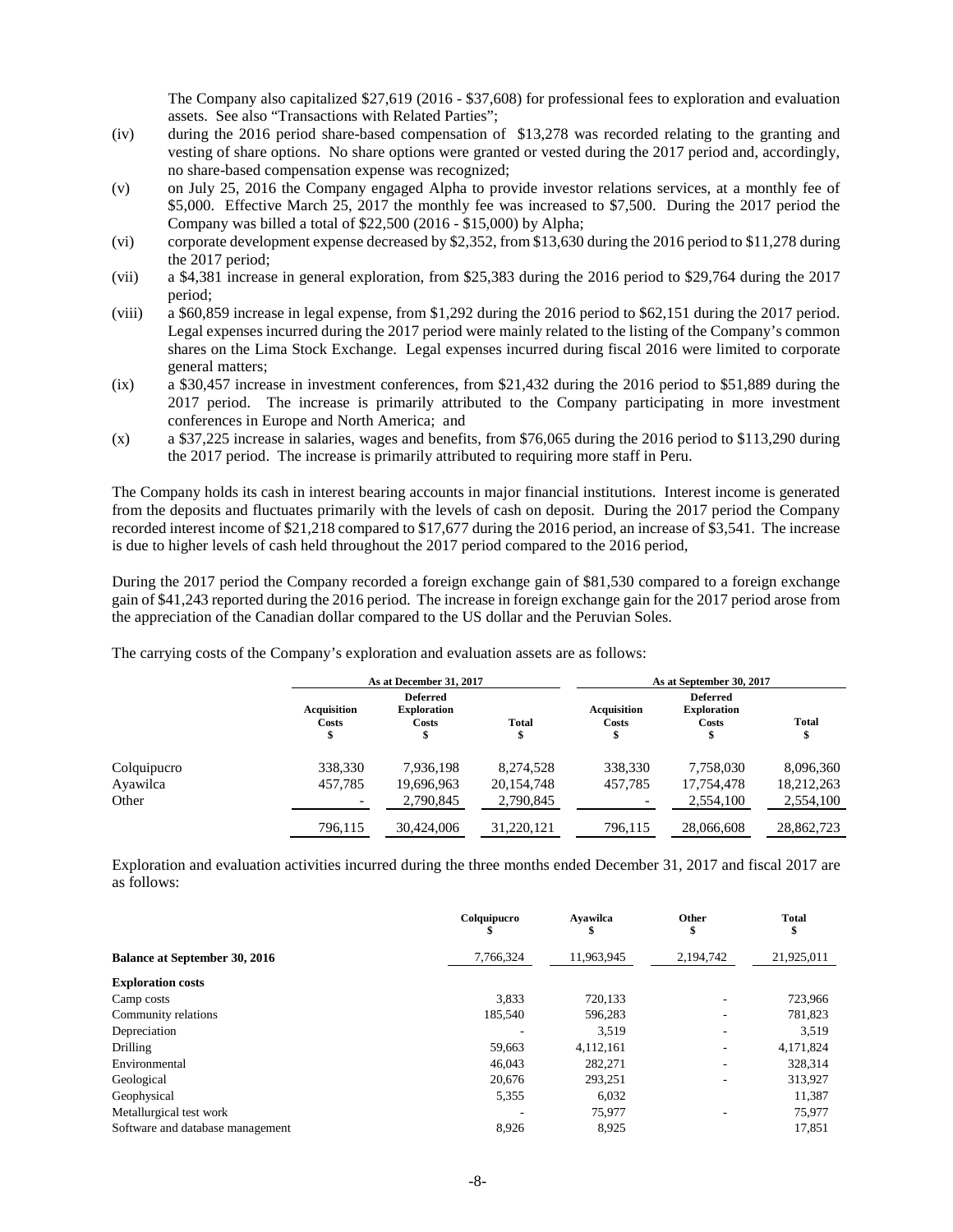|                                      | Colquipucro | Ayawilca   | Other      | <b>Total</b><br>\$ |
|--------------------------------------|-------------|------------|------------|--------------------|
| Topography                           |             | 2,069      |            | 2,069              |
| VAT incurred                         |             |            | 798,412    | 798,412            |
| VAT recovered                        |             |            | (373, 150) | (373, 150)         |
|                                      | 330,036     | 6,100,621  | 425,262    | 6,855,919          |
| <b>Acquisition costs</b>             |             |            |            |                    |
| Concession payments                  |             | 147,697    |            | 147,697            |
| <b>Impairment</b>                    |             |            | (65,904)   | (65,904)           |
| <b>Balance at September 30, 2017</b> | 8,096,360   | 18,212,263 | 2,554,100  | 28,862,723         |
| <b>Exploration costs</b>             |             |            |            |                    |
| Camp costs                           |             | 259,745    |            | 259,745            |
| Community relations                  | 62,668      | 467,491    |            | 530,159            |
| Consulting                           | 67,231      | 67,230     |            | 134,461            |
| Depreciation                         |             | 1,259      |            | 1,259              |
| Drilling                             |             | 952,867    |            | 952,867            |
| Environmental                        | 9,949       | 78,460     |            | 88,409             |
| Geological                           |             | 99,112     |            | 99,112             |
| Land access                          | 38,320      | 14,074     |            | 52,394             |
| Topography                           |             | 2,247      |            | 2,247              |
| VAT incurred                         |             |            | 236,745    | 236,745            |
|                                      | 178,168     | 1,942,485  | 236,745    | 2,357,398          |
| <b>Balance at December 31, 2017</b>  | 8,274,528   | 20,154,748 | 2,790,845  | 31,220,121         |

During the 2016 period the Company was primarily focussed on negotiating access agreements and finalizing its environmental impact assessments. In February 2017 the Company initiated drilling activities at Ayawilca. The drilling program remained active through the remainder of 2017 and is planned to continue through 2018. See also "Exploration Projects, Peru - 2017 and 2018 Drill Program".

During the 2017 period the Company incurred a total of \$2,357,398 (2016 - \$493,168) for exploration expenditures, comprising \$1,942,485 (2016 - \$462,767) on the Ayawilca Project, \$178,168 (2016 - \$30,401) on the Colquipucro Project, and \$236,745 (2016 - \$33,533) for other concessions and IVA tax in Peru.

#### *Financings*

During the 2017 period the Company issued 12,532,347 common shares for gross proceeds of \$3,757,704 on the exercise of share options and warrants. The Company did not complete any equity financings during the 2017 period.

During the 2016 period the Company completed a private placement financing and issued a total of 55,000,000 common shares for gross proceeds of \$11,000,000. The Company allocated the net proceeds from the financing to fund the 2017 and 2018 drilling program at the Company's Ayawilca Project in Peru, as well as for other exploration expenditures, corporate purposes and general working capital.

#### **Financial Condition / Capital Resources**

The Company's ability to continue as a going concern is dependent upon the ability of the Company to obtain the necessary financing to develop properties and to establish future profitable production. To date the Company has not earned significant revenues and is considered to be in the exploration stage. The Company's operations are funded from equity financings which are dependent upon many external factors and may be difficult to impossible to secure or raise when required. As at December 31, 2017 the Company had working capital in the amount of \$6,529,914. Management considers that the Company has sufficient funds to maintain ongoing corporate overhead and field expenses, complete its current drill program and metallurgical tests on Ayawilca and continue ongoing exploration activities on its existing mineral projects. Exploration activities may change as a result of ongoing results and recommendations or the Company may acquire additional properties which may entail significant exploration commitments. While the Company has been successful in securing financings in the past, there is material uncertainty it will be able to do so in the future.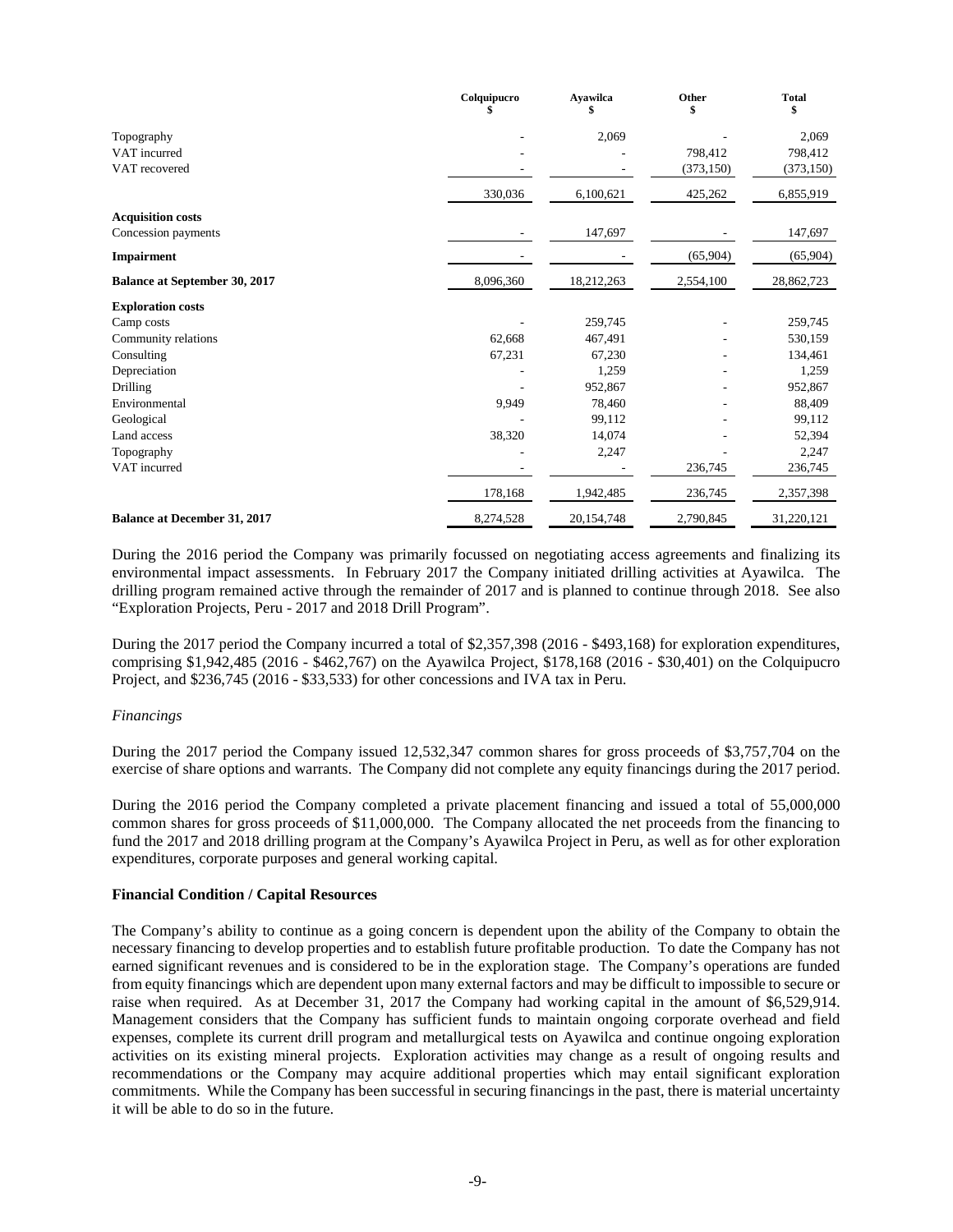#### **Off-Balance Sheet Arrangements**

The Company has no off-balance sheet arrangements.

#### **Proposed Transactions**

The Company has no proposed transactions.

#### **Critical Accounting Estimates**

The preparation of financial statements in conformity with IFRS requires management to make estimates and assumptions that affect the reported amounts of assets and liabilities and disclosure of contingent assets and liabilities at the date of the financial statements, and the reported amounts of revenues and expenditures during the reporting period. Examples of significant estimates made by management include estimating the fair values of financial instruments, valuation allowances for deferred income tax assets and assumptions used for share-based compensation. Actual results may differ from those estimates.

A detailed summary of all the Company's significant accounting policies is included in Note 3 to the September 30, 2017 annual consolidated financial statements.

## **Changes in Accounting Policies**

There are no changes in accounting policies.

#### **Transactions with Related Parties**

A number of key management personnel, or their related parties, hold positions in other entities that result in them having control or significant influence over the financial or operating policies of those entities. Certain of these entities transacted with the Company during the reporting period.

#### (a) *Transactions with Key Management Personnel*

During the 2017 and 2016 periods the Company the following amounts were incurred with respect to the Company's CEO (Dr. Carman), the Company's CFO (Mr. Nick DeMare) and the Company's VP Exploration (Mr. Alvaro Fernandez-Baca) as follows:

|                                        | 2017<br>S | 2016<br>\$ |
|----------------------------------------|-----------|------------|
| Management fees - Dr. Carman           | 70,002    | 55,000     |
| Professional fees - Mr. DeMare         | 7.500     | 7.500      |
| Professional fees - Mr. Fernandez-Baca | 46.323    | 61,586     |
|                                        | 123,825   | 124.086    |

During the three months ended December 31, 2017 the Company expensed \$70,002 (2016 - \$55,000) to management fees, and \$26,204 (2016 - \$31,478) to professional fees. In addition the Company capitalized \$27,619 (2016 - \$37,608) to exploration and evaluation assets.

#### (b) *Transactions with Other Related Parties*

(i) During the 2017 and 2016 periods the following amounts were incurred for professional services provided by non-management current and former directors of the Company (Mary Little, Ben McKeown, Pieter Britz and David Henstridge ) and the Corporate Secretary (Mariana Bermudez):

|                                                                   | 2017  | 2016  |
|-------------------------------------------------------------------|-------|-------|
|                                                                   |       |       |
| Professional fees - Ms. Little (current director) <sup>(1)</sup>  | 6.000 | 6.000 |
| Professional fees - Mr. McKeown (current director) <sup>(2)</sup> | 6.000 |       |